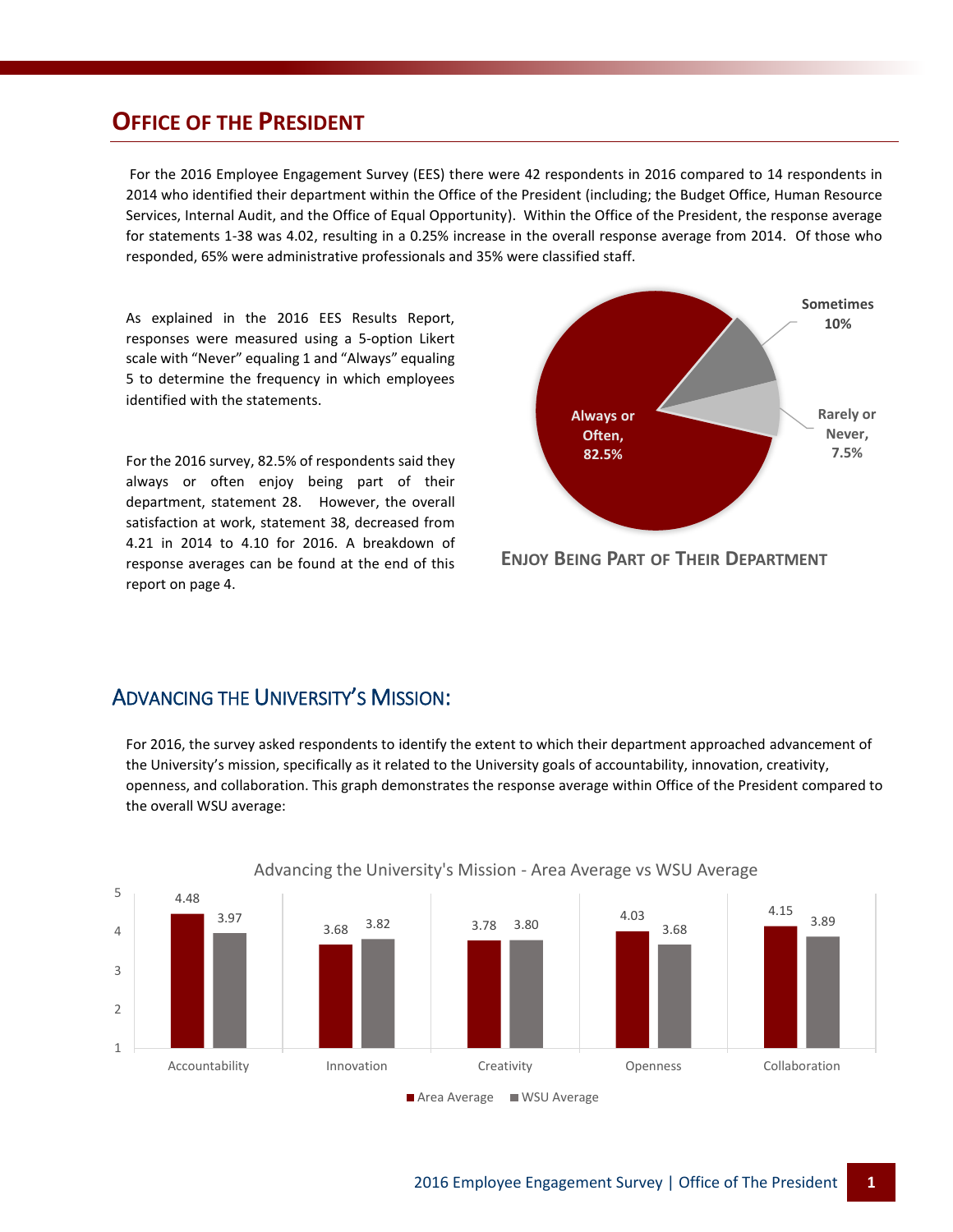### HIGHEST 2016 AREA RESPONSE AVERAGE:

| <b>Statements</b>                                                | Area<br>Average<br>2014           | Area<br>Average<br>2016 | 2016<br><b>WSU</b><br>Average |  |
|------------------------------------------------------------------|-----------------------------------|-------------------------|-------------------------------|--|
| I know what is expected of me at work.                           | 4.36                              | 4.60                    | 4.37                          |  |
| Clear reporting structures are established within my department. | 4.08                              | 4.44                    | 3.87                          |  |
| I enjoy being part of Washington State University.               | 4.50                              | 4.43                    | 4.08                          |  |
| I have positive interactions with my co-workers. **              | -                                 | 4.41                    | 4.19                          |  |
|                                                                  | *Updated for 2016; **New for 2016 |                         |                               |  |

## LOWEST 2016 AREA RESPONSE AVERAGE:

| <b>Statements</b>                                                           | Area<br>Average<br>2014           | <b>Area</b><br>Average<br>2016 | 2016<br><b>WSU</b><br><b>Average</b> |
|-----------------------------------------------------------------------------|-----------------------------------|--------------------------------|--------------------------------------|
| I am given opportunities to be innovative or creative. **                   | ٠                                 | 3.45                           | 3.69                                 |
| I am encouraged to develop myself professionally.                           | 3.64                              | 3.51                           | 3.59                                 |
| My supervisor gives me ongoing feedback to help me improve my performance.* | 3.86                              | 3.54                           | 3.45                                 |
| I feel appropriately compensated for my level of position. **               | ۰                                 | 3.61                           | 3.17                                 |
| I am recognized for doing a good job.                                       | 3.64                              | 3.62                           | 3.50                                 |
|                                                                             | *Updated for 2016; **New for 2016 |                                |                                      |

# SIGNIFICANT AREA RESPONSE CHANGE (HIGHEST/LOWEST RESPONSE CHANGES):

| <b>Statements</b>                                                           | Area<br>Average<br>2014           | Area<br>Average<br>2016 | Change  |
|-----------------------------------------------------------------------------|-----------------------------------|-------------------------|---------|
| I receive clear information about changes being made within my department.  | 3.67                              | 4.10                    | $+0.43$ |
| Clear reporting structures are established within my department.            | 4.08                              | 4.44                    | $+0.36$ |
| I know how my department measures success.                                  | 3.31                              | 3.64                    | $+0.33$ |
| I receive clear information about changes being made within WSU.            | 3.54                              | 3.85                    | $+0.31$ |
| My supervisor gives me ongoing feedback to help me improve my performance.* | 3.86                              | 3.54                    | $-0.32$ |
| My supervisor values me and the work I do.                                  | 4.31                              | 3.90                    | $-0.41$ |
|                                                                             | *Updated for 2016; **New for 2016 |                         |         |

## UNIVERSITY RESOURCES:

Based on feedback, the 2016 survey added additional statements regarding workplace concerns and employee awareness of WSU resources, specifically those resources related to Workplace Violence, Bullying, State Ethics, Discrimination, Sexual Harassment and Sexual Misconduct. This graph demonstrates the percentage of employees who identified awareness of the following University policies within Office of the President:

| <b>Policy Prohibiting Discrimination, Sexual Harassment, and Sexual Misconduct</b> | 100%  |  |
|------------------------------------------------------------------------------------|-------|--|
| Washington State University Ethics, Conflict of Interest, and Technology Transfer  | 97.5% |  |
| <b>Workplace Violence</b>                                                          | 85%   |  |
| <b>Bullying Prevention and Reporting</b>                                           | 82.5% |  |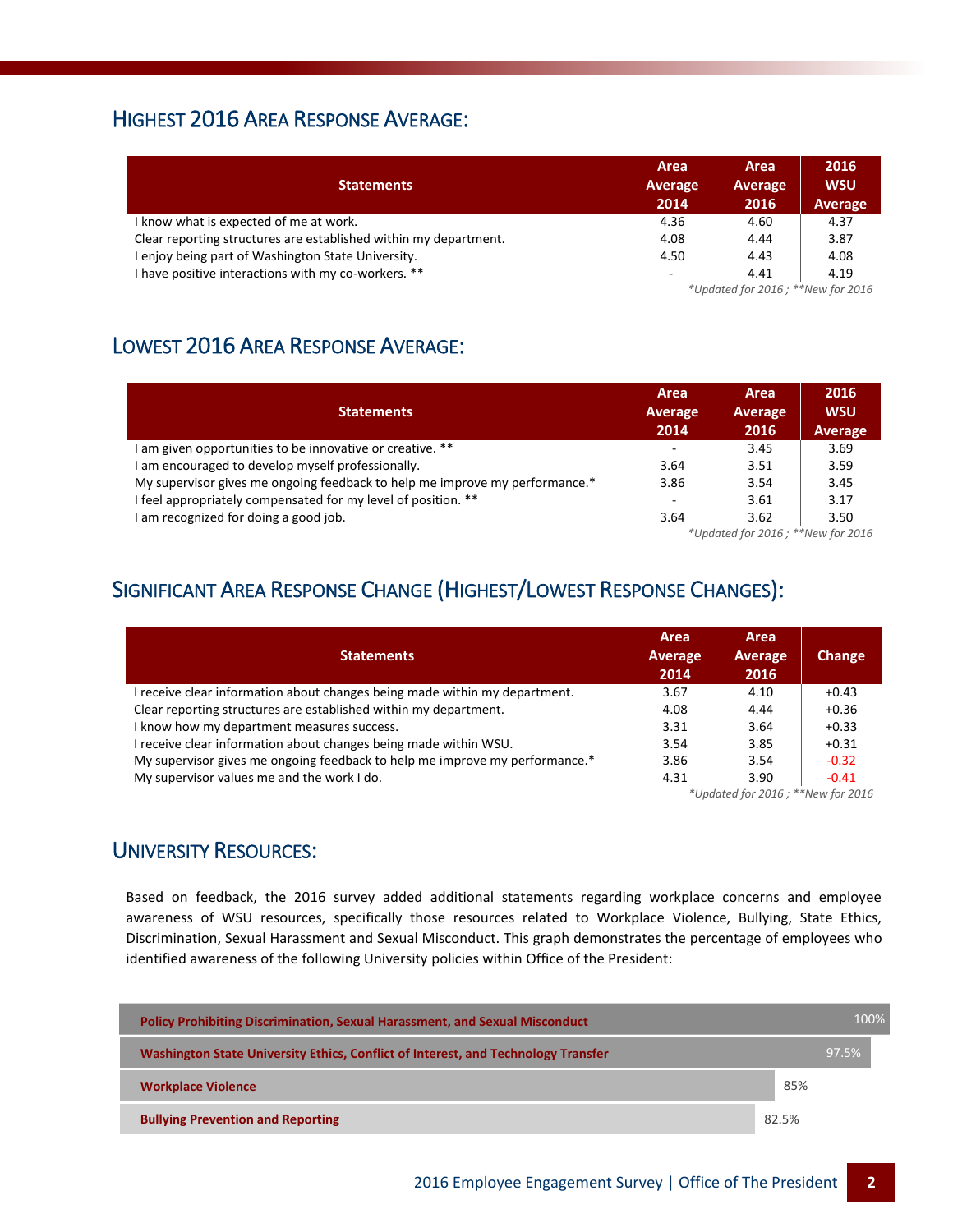### EMPLOYEE FEEDBACK:

At the end of the survey, employees were given the opportunity to provide feedback regarding subjects not addressed in the survey. The following feedback, specifically related to employee perceptions of the workplace, was provided by respondents who identified themselves within Office of the President:

- Looking forward to working with new President
- Concerns with negative workplace climate

### **ACTION ITEMS:**

In reviewing the lowest area response averages and the statements with negative change from 2014 to 2016 in Office of the President, initiatives to improve employee engagement and perceptions of the workplace may include, but are not limited to:

- Encourage innovation and creativity in the workplace
- Improve efforts to promote and encourage professional development of employees
- Provide employees with on-going feedback and recognition
- Identify positions with inappropriate compensation